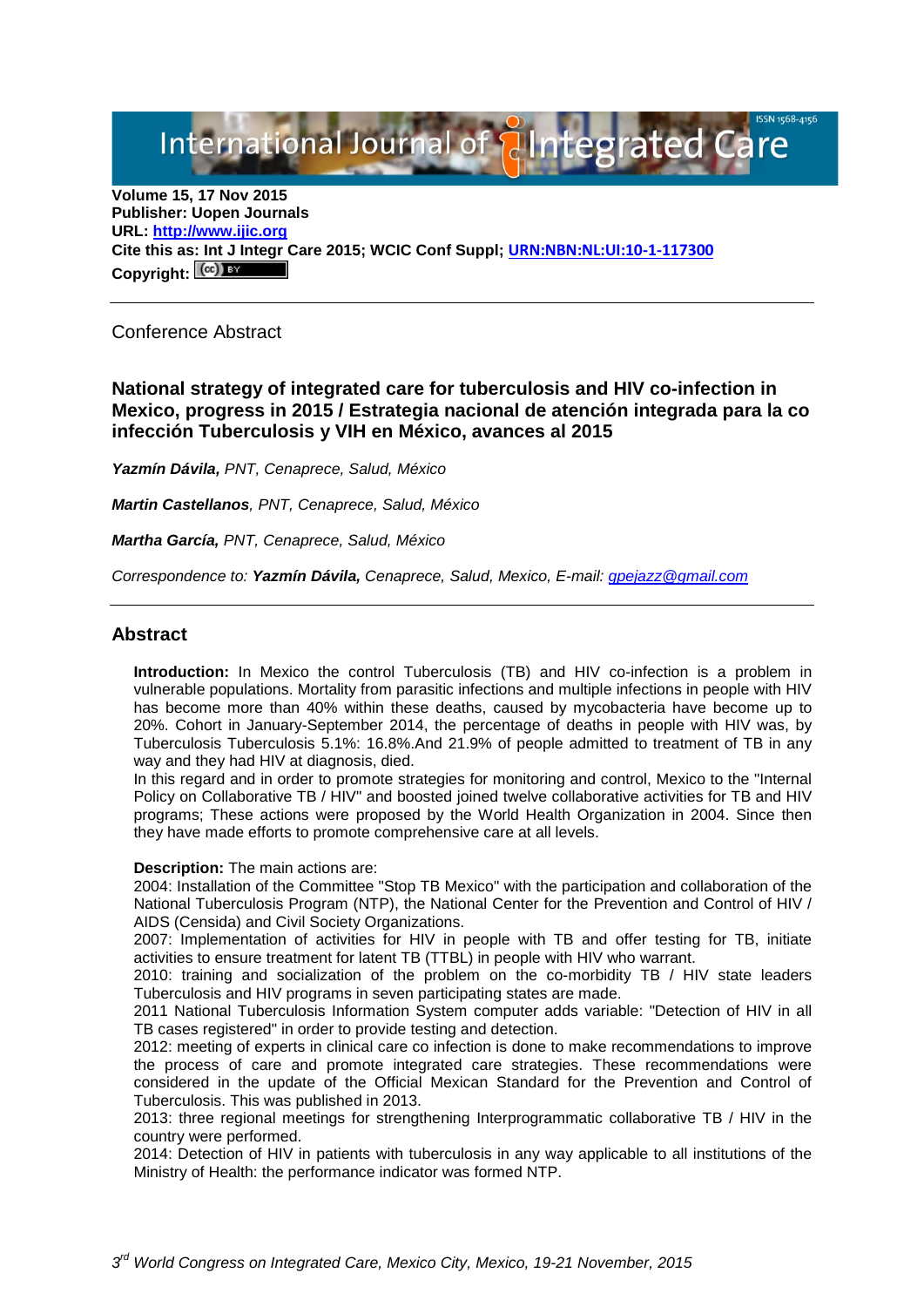**Results:** Increased national coverage for HIV in TB patients over 15 years. The detection rate was 78.7% for the third quarter of 2014, the percentage of the same period last year was 76.5%.

Improves the success rate of treatment in the cohort of cases with TB and HIV in primary treatment, from January to September 2014 it reached 67.3%. The previous year the percentage was: 53.2%.

Strengthened Collaborative activities as offer integrated mechanisms in people with TB and HIV co infection care.

**Discussion:** The prevalence of TB in people with HIV has remained between 5-7% in the country, however, the high lethality is often a result of late diagnosis and limited access to health services as well as services health focusing on the needs of those affected.

In Mexico there are several units for the care of TB and HIV, the first, it is often the primary care level, where it serves up to 70% of health problems. HIV however, should be treated in specialized units. Also, each condition follows rules and vertical organizational structures, in addition to more than one institution offering care services.

**Conclusions:** Mexico is promoting integrated care activities to promote collaborative TB / HIV activities. Supply and implementation of HIV testing for people with TB has contributed to more timely diagnosis.

Increasing the percentage of successful treatment cohort TB / HIV reflects improvements in the care process and monitoring of those affected.

The main collaborative activities should continue to push to ensure integrated care in Mexico are: planning and integration of activities between the two programs, promote the intensive search for tuberculosis in people with HIV, promote the use of isoniazid as TTBL and ensure control infections in health facilities and places of concentration.

## **Conference abstract Spanish**

**Introducción:** En México el control de la co infección Tuberculosis (TB) y VIH representa un problema en poblaciones vulnerables. La mortalidad por infecciones parasitarias e infecciones múltiples en personas con VIH llegado a ser superior al 40%, dentro de estas defunciones, las causadas por micobacterias han llegado a ser hasta del 20%. En la cohorte enero - septiembre 2014, el porcentaje de defunciones en personas con VIH fue: por Tuberculosis: 5.1% y con Tuberculosis: 16.8%. El 21.9% de las personas que ingresaron a tratamiento de TB de cualquier forma y además tenían VIH al momento del diagnóstico, fallecieron.

En ese sentido y con el objetivo de impulsar estrategias de monitoreo y control, México se sumó a la "Política interna sobre actividades de colaboración TB/VIH" y ha impulsado las doce actividades colaborativas de los programas de Tuberculosis y VIH; estas acciones fueron propuestas por la Organización Mundial de Salud en 2004. Desde entonces ha realizado esfuerzos para favorecer la integralidad de la atención en todos los niveles.

**Descripción:** Las principales acciones han sido:

2004: Instalación del Comité "ALTO a la TB México" con participación y colaboración del Programa Nacional de Tuberculosis (PNT), el Centro Nacional para la prevención y el control del VIH/sida (Censida) y Organizaciones de la Sociedad Civil.

2007: Implementación de actividades de detección de VIH en personas con TB y oferta de pruebas para la detección de TB, inician actividades para garantizar el Tratamiento para TB Latente (TTBL) en personas con VIH que lo ameriten.

2010: Se realizan actividades de capacitación y socialización de la problemática sobre la comorbilidad TB/VIH a líderes de programas estatales de Tuberculosis y VIH en 7 estados participantes.